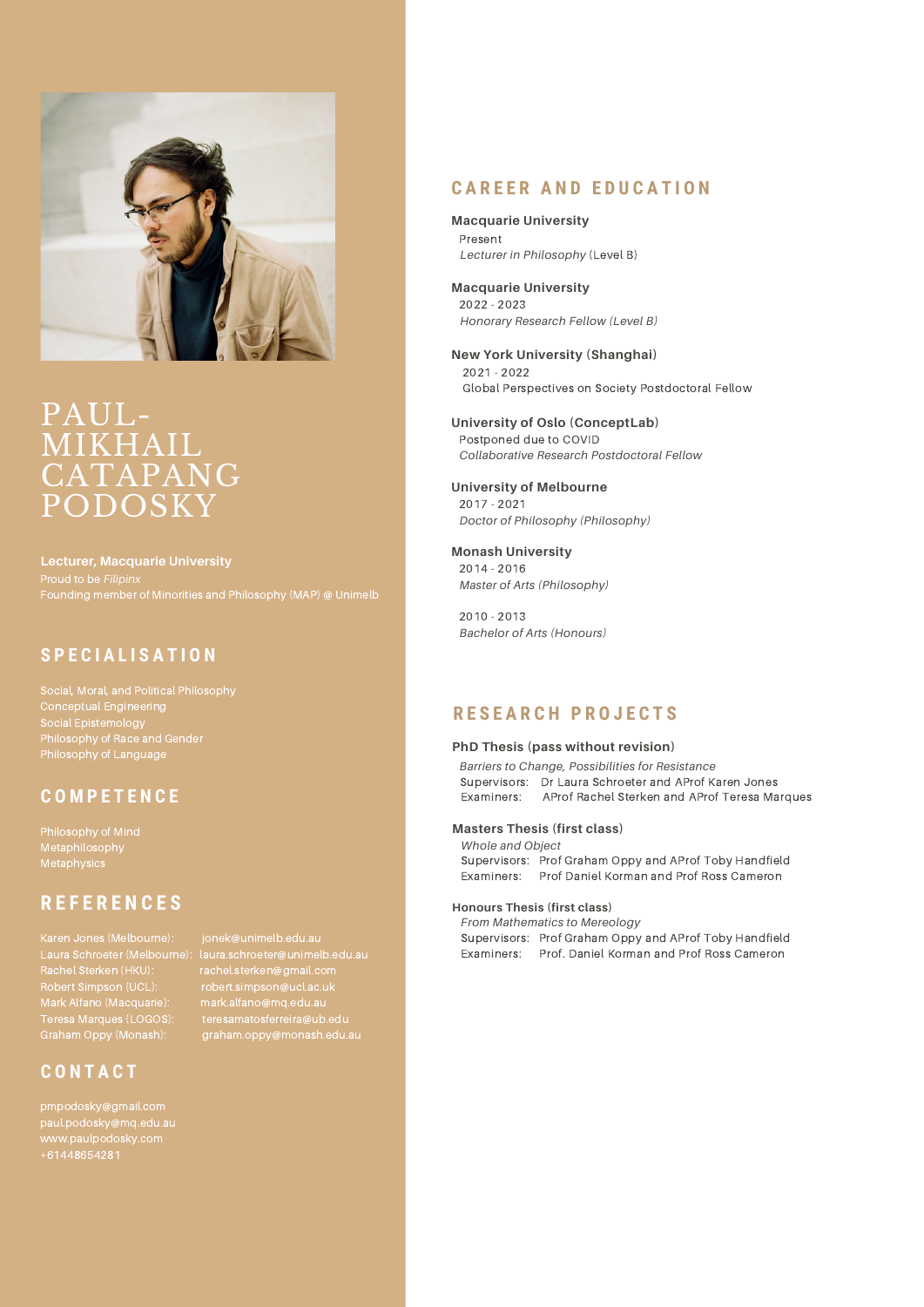### **J O U R N A L A R T I C L E S**

4. **Episteme** (2021). Rethinking Epistemic Appropriation.1 – 21.

5. **Hypatia** (2021).

6. **Analysis** (2020) with Kai Tanter.

7. **Ergo** (2019).

DOI: 10.1080/0020174X.2018.1562374

9. **Journal of Applied Philosophy** (2019). Privileged Groups and Obligation: Engineering Oppressive

## Oxford Centre for Animal Ethics (2019). A Linguistic Method of Deception: The Difference Between Killing Humanely and a Humane Killing. 9 (1): 76 - 83.

Oxford Centre for Animal Ethics (2018). Hermeneutical Injustice and Animal Ethics 8 (2): 216 – 228. DOI: 10.5406/animalethics.8.2.0216

12. **Social Epistemology Review and Reply Collective** (2018) with

### **O T H E R**

13. **Overland Literary Journal** (2020) with Kelly Herbison.

14. **Invited Contribution** (July 2022), ed. AProf Bill Wringe

15. **Fanaticism in the Manosphere** (forthcoming) with Mark Alfano Routledge.

#### **I N V I T E D T A L K S**

1. **Taiwan Association for Logic, Methodology, and Philosophy of Science** *Taiwan Metaphysics Colloquium* Title: Barriers to Change, Possibilities for Resistance

2. **University of Sydney** *Seminar Series* Title: Talking Real and True? The Politics of Race and Gender Classification

3. **Ethics of Socially Disputive Technologies Conference** (2022) *Keynote Speaker for 'Criteria for Conceptual Engineering' Workshop* Title: TBA

4. **Australian National University** (2022) *Staff Seminar Series* Title: Talking Real and True? The Politics of Classification

5. **Philosophy and Activism Series** (2022) Title: Collective Obligation, Social Movements, and Online Spaces

6 **Australian National University** (2022) *Trust in Digital Spaces Workshop* Title: Trust Beyond Truth-Telling

7. **ConceptLab, Hong Kong University** (2022) *Seminar Series* Title: Conceptual Engineering and the Ideology of Individualism

8. **Hong Kong University, Lingnan University, and National University of Singapore** (2021) S*eminar Series* Title: Talking Real and True? Race and Gender Classification

9. **Australasian Association of Philosophy** (2021) *Public Event: Resentment, Guilt, and Shame Under Patriarchy* Keynote Respondent to Kate Manne (Cornell): What is Gaslighting?

10. **University of Pittsburgh** (2021**)** *Words Workshop: Political Philosophy of Language* Title: Non-Ideal Conceptual Engineering

11. **University of St. Andrews, Arché** (2021) *The Implementation Challenge for Conceptual Engineering* Title: Barriers to Change, Possibilities for Resistance: Implementation and the Ideology of Individualism

12. **University of Oslo, ConceptLab** (2020) *Framing Conceptual Engineering Workshop* Title: Is Metalinguistic Negotiation a Problem for Conceptual Engineering?

13. **Deakin University** (2019) *Researching Ethically With (Other) Animals Conference* Title: Research Protocols, Objectification, and the Absent Referent

14. **Dianoia Institute of Philosophy** (2019) *Faculty work in progress seminar series* Title: Elements of Gaslighting

15. **Australian Catholic University** (2018) *International Ethics Conference: Moral Epistemology* Respondent to Leonie Smith (Manchester): Just Resistance